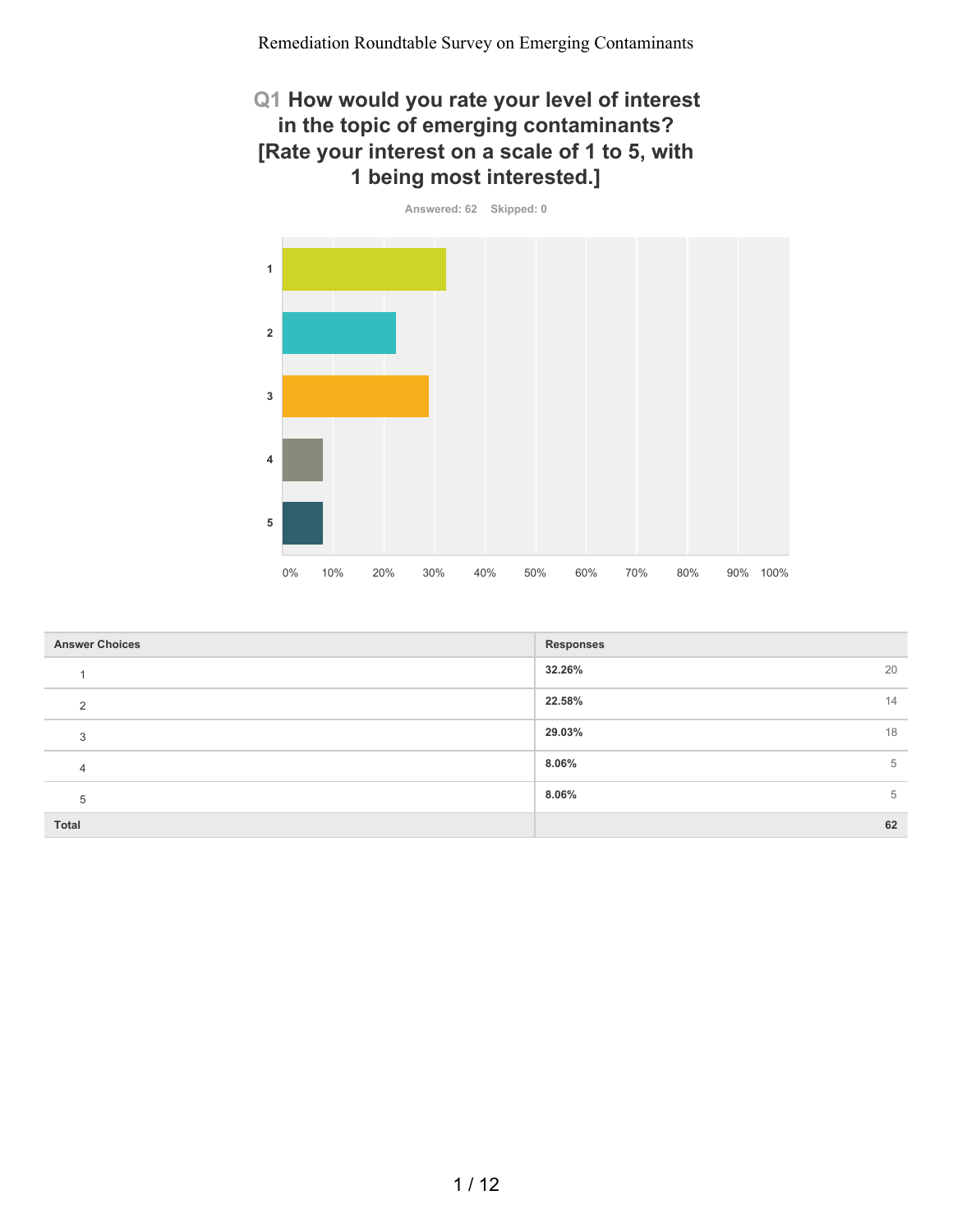# **Q2 Do you or your firm research emerging contaminants independently?**



| <b>Answer Choices</b> | <b>Responses</b> |    |
|-----------------------|------------------|----|
| Yes                   | 35.48%           | 22 |
| <b>No</b>             | 64.52%           | 40 |
| <b>Total</b>          |                  | 62 |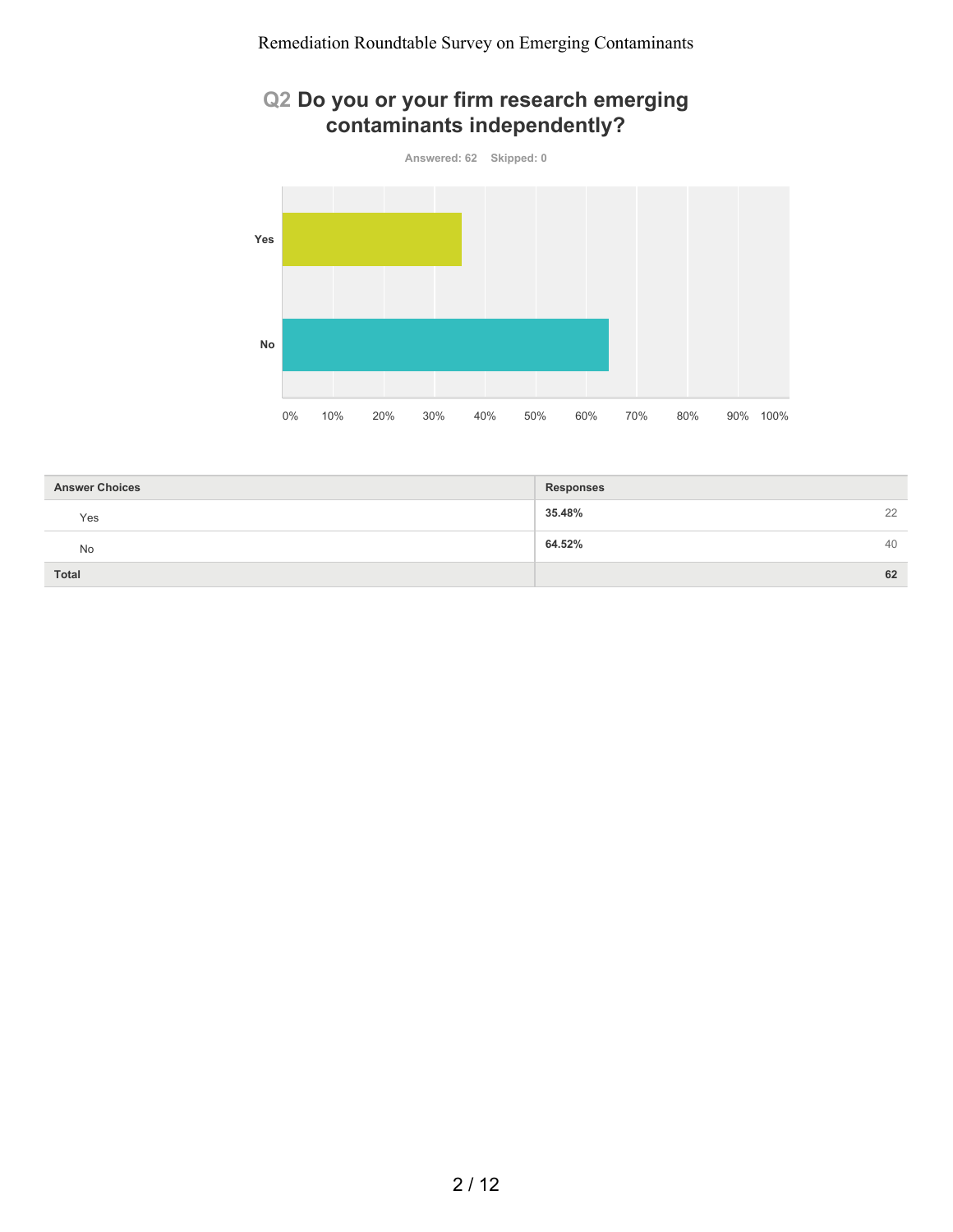#### **Q3 If you answered yes to question 2, which emerging contaminants do you research? Check all that apply.**



| <b>Answer Choices</b>                            | <b>Responses</b> |          |
|--------------------------------------------------|------------------|----------|
| 1,4-dioxane                                      | 79.17%           | 19       |
| PFAS (per- and polyfluorinated alkyl substances) | 62.50%           | 15       |
| perchlorate                                      | 62.50%           | 15       |
| nanomaterials                                    | 37.50%           | 9        |
| pharmaceuticals and personal care products       | 45.83%           | 11       |
| others                                           | $0.00\%$         | $\Omega$ |
| <b>Total Respondents: 24</b>                     |                  |          |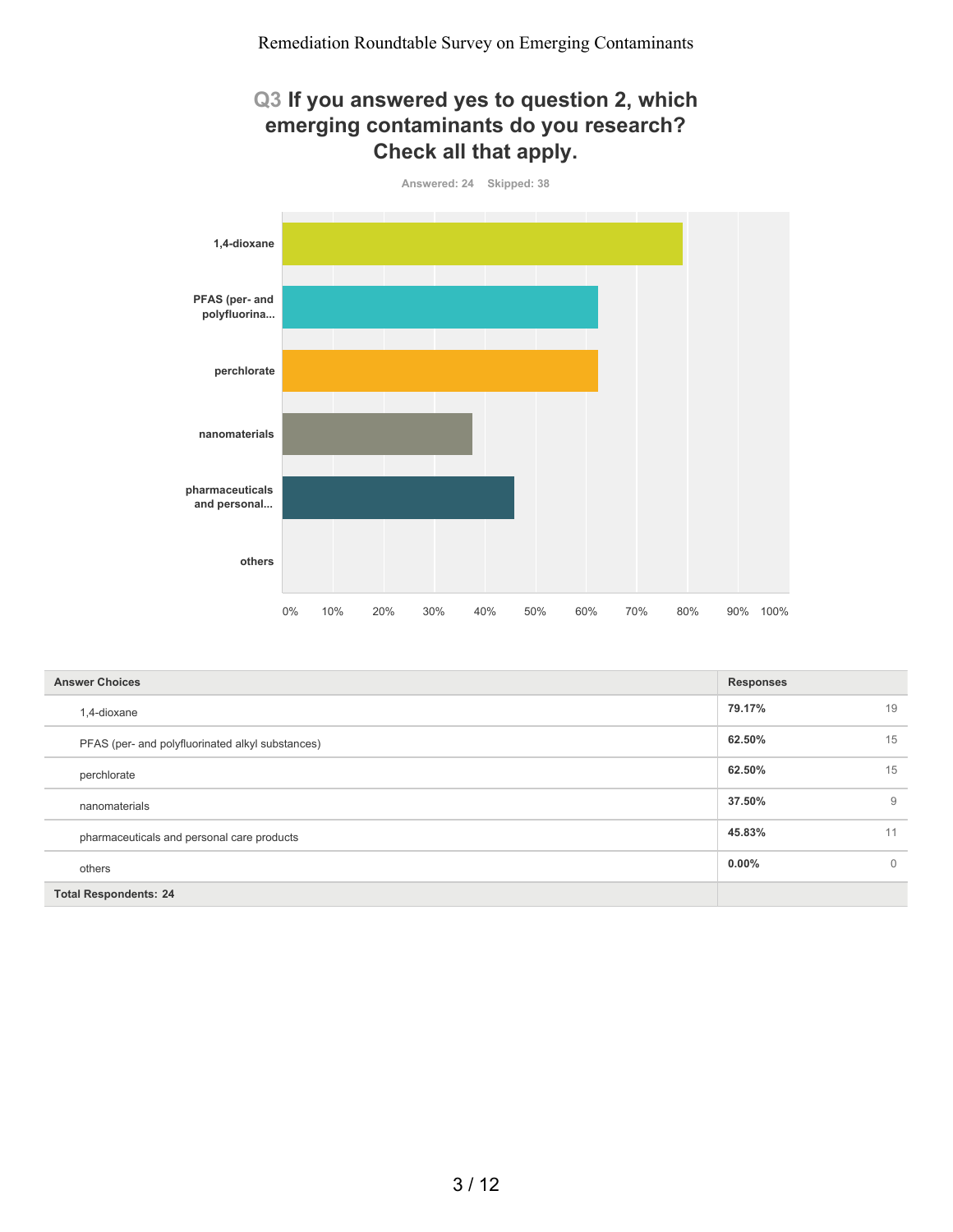### **Q4 Do you evaluate whether any emerging contaminants are constituents of concern at remediation sites?**



| <b>Answer Choices</b> | <b>Responses</b> |    |
|-----------------------|------------------|----|
| Yes                   | 54.10%           | 33 |
| <b>No</b>             | 45.90%           | 28 |
| Total                 |                  | 61 |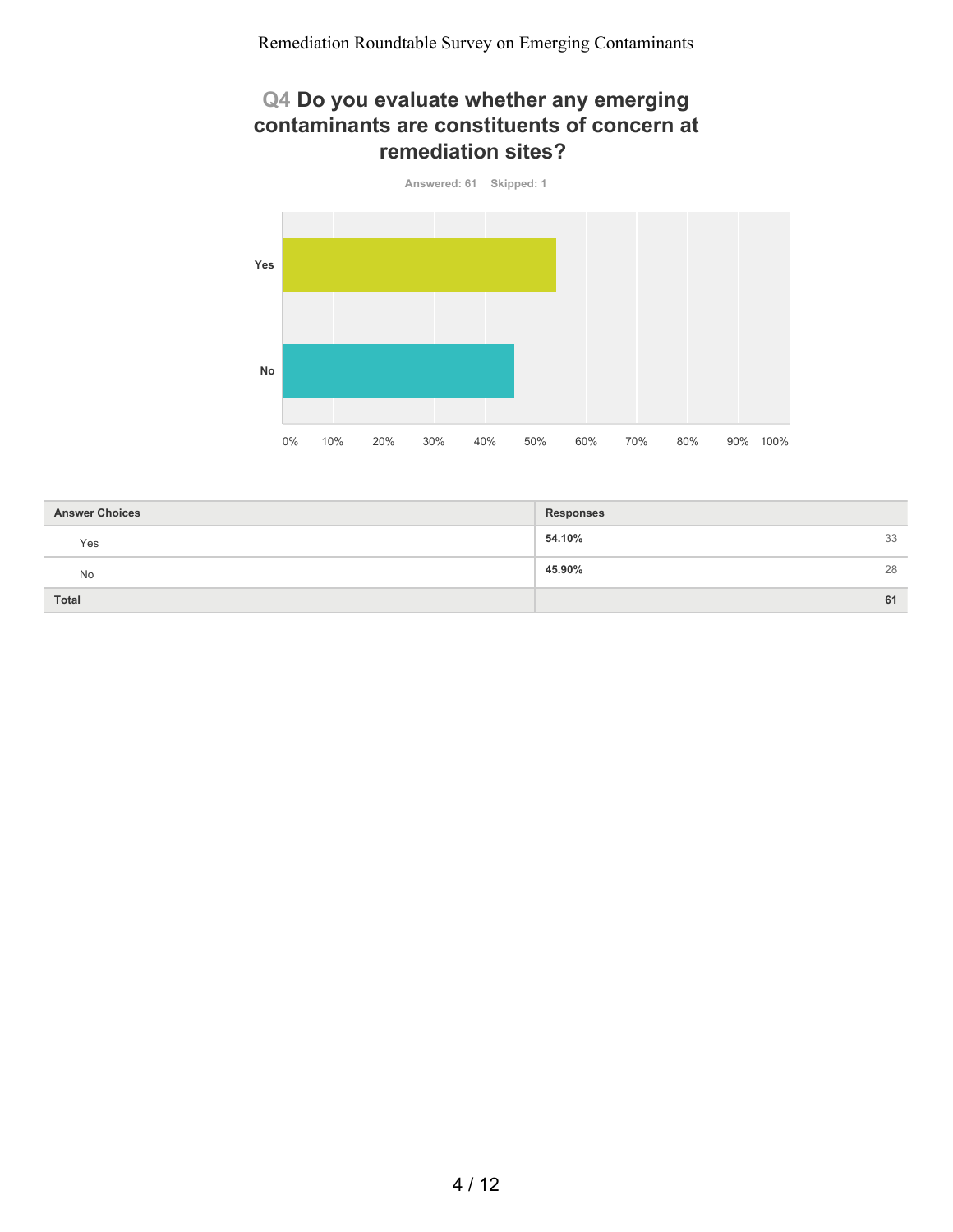### **Q5 Do you test for emerging contaminants in site characterization?**



| <b>Answer Choices</b> | <b>Responses</b> |    |
|-----------------------|------------------|----|
| Yes                   | 50.00%           | 30 |
| No                    | 50.00%           | 30 |
| <b>Total</b>          |                  | 60 |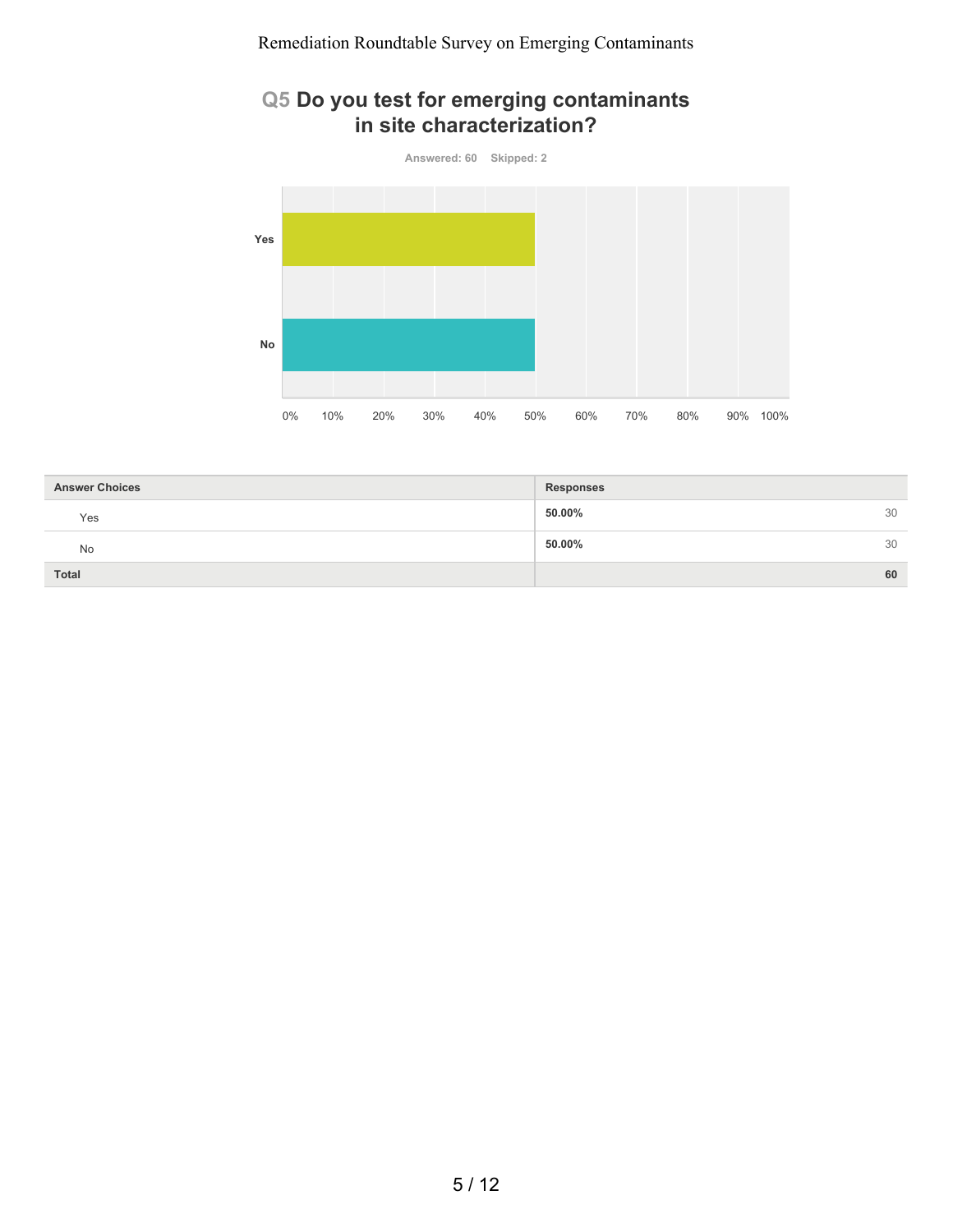### **Q6 Have you encountered issues with laboratory costs or availability of testing for these substances?**



| <b>Answer Choices</b> | <b>Responses</b> |    |
|-----------------------|------------------|----|
| Yes                   | 36.36%           | 20 |
| <b>No</b>             | 63.64%           | 35 |
| <b>Total</b>          |                  | 55 |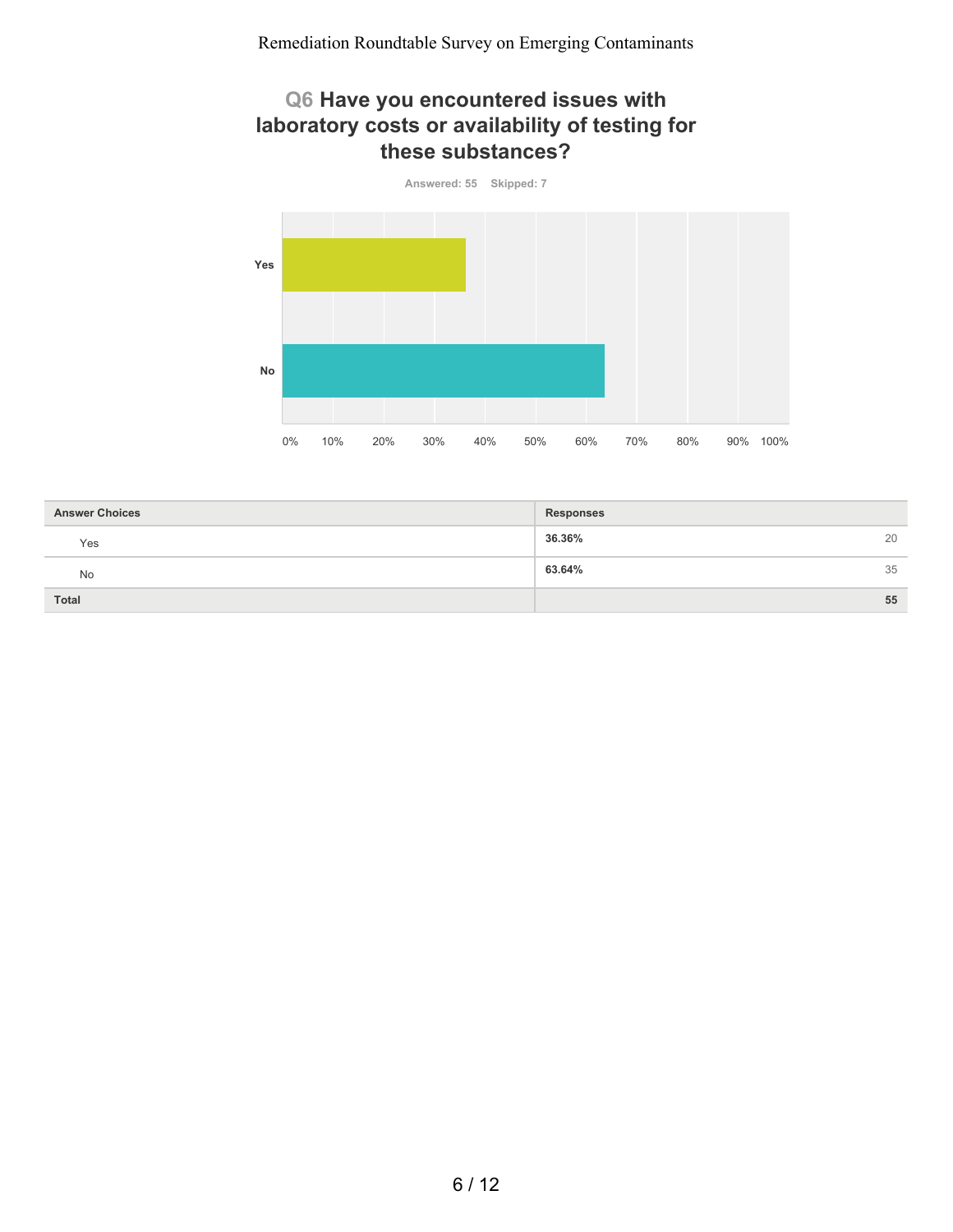#### **Q7 Have you developed or requested Additional Polluting Substance criteria for emerging contaminants for sites in CT or other states?**

**Answered: 59 Skipped: 3 Yes No** 0% 10% 20% 30% 40% 50% 60% 70% 80% 90% 100%

| <b>Answer Choices</b> | <b>Responses</b> |    |
|-----------------------|------------------|----|
| Yes                   | 18.64%           |    |
| No                    | 81.36%           | 48 |
| <b>Total</b>          |                  | 59 |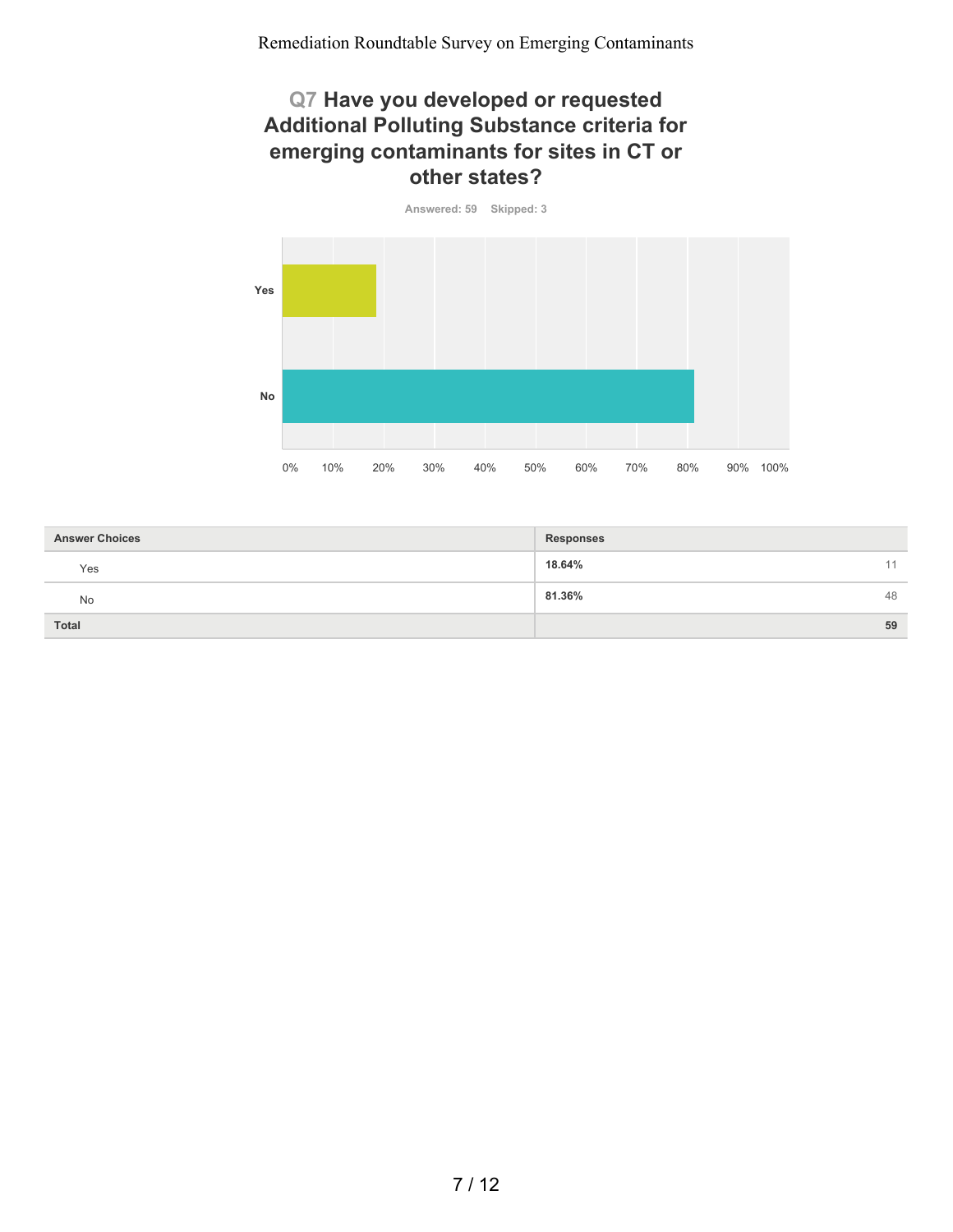### **Q8 Are you interested in hearing presentations on emerging contaminants as a future Remediation Roundtable topic?**



| <b>Answer Choices</b> | <b>Responses</b> |
|-----------------------|------------------|
| Yes                   | 93.44%<br>57     |
| No                    | 6.56%<br>4       |
| <b>Total</b>          | 61               |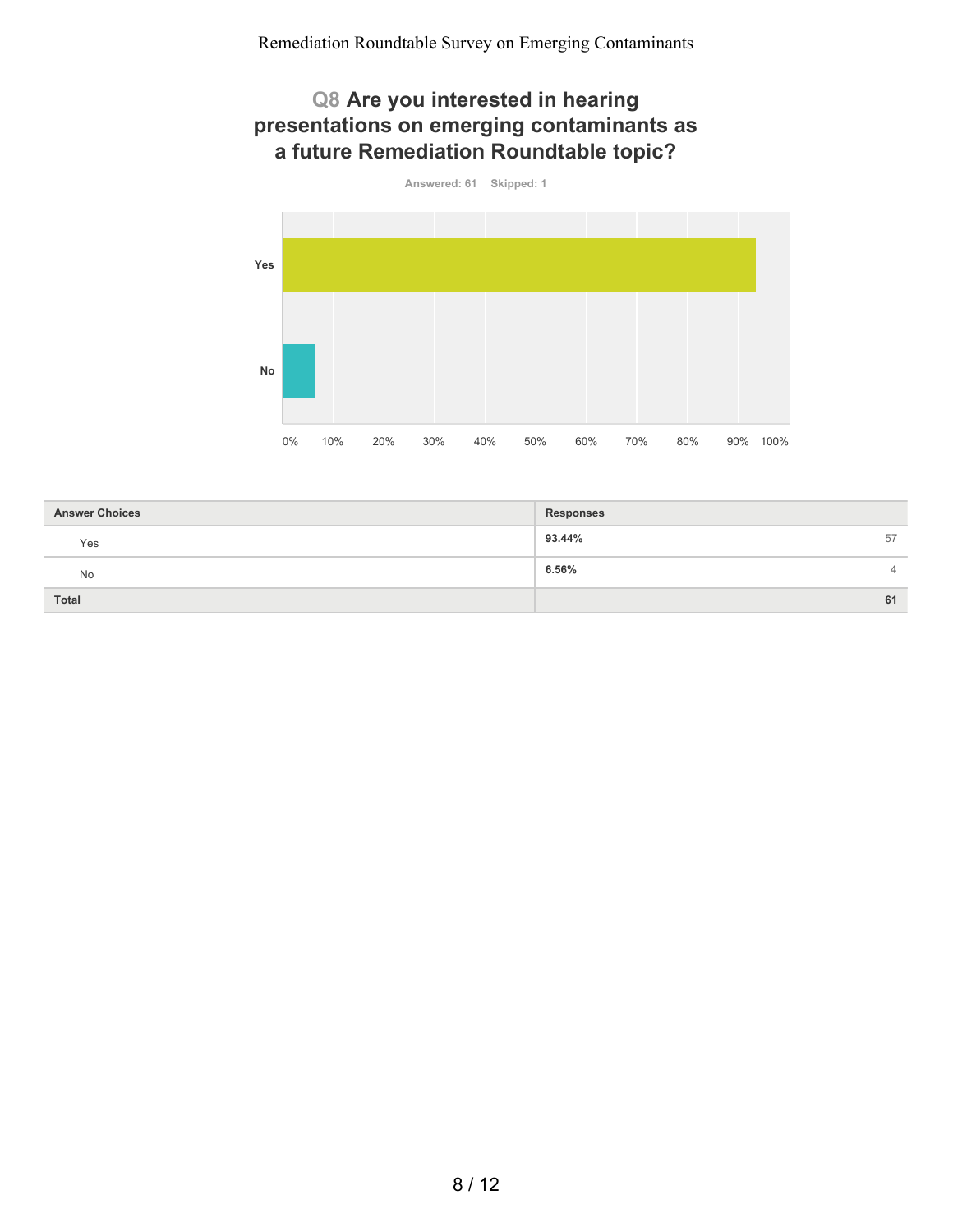



| <b>Answer Choices</b>        | <b>Responses</b> |  |
|------------------------------|------------------|--|
| Occurrence and use           | 71.19%<br>42     |  |
| Basic chemistry              | 19<br>32.20%     |  |
| Laboratory methods           | 24<br>40.68%     |  |
| Fate and transport           | 42<br>71.19%     |  |
| Risk and toxicology          | 40<br>67.80%     |  |
| Remedial approaches          | 48<br>81.36%     |  |
| CT experience                | 40<br>67.80%     |  |
| <b>Total Respondents: 59</b> |                  |  |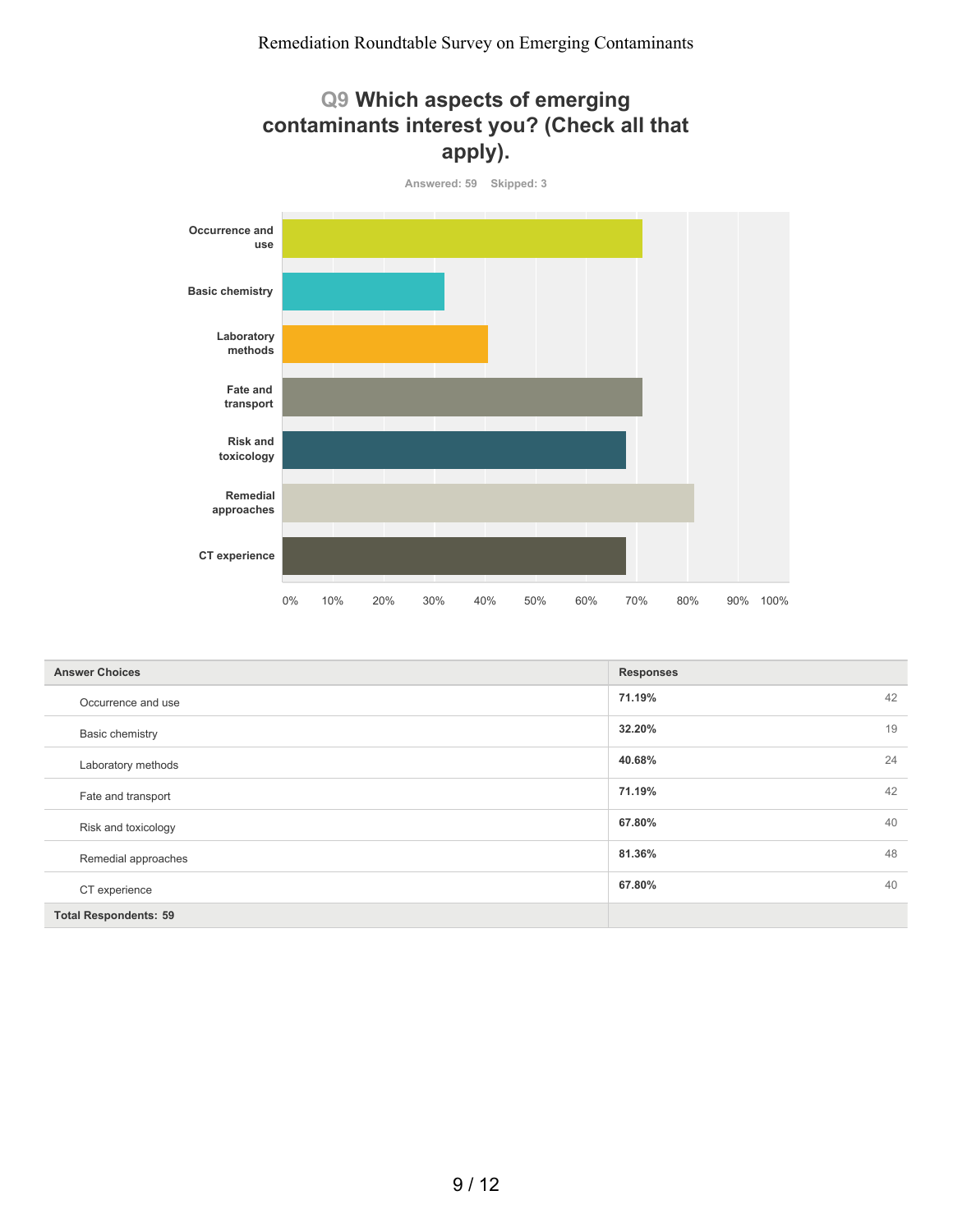### **Q10 Would you be willing to share any expertise you have on emerging contaminants?**



| <b>Answer Choices</b> | <b>Responses</b> |               |
|-----------------------|------------------|---------------|
| Yes                   | 12.50%           | $\rightarrow$ |
| No                    | 87.50%           | 49            |
| <b>Total</b>          |                  | 56            |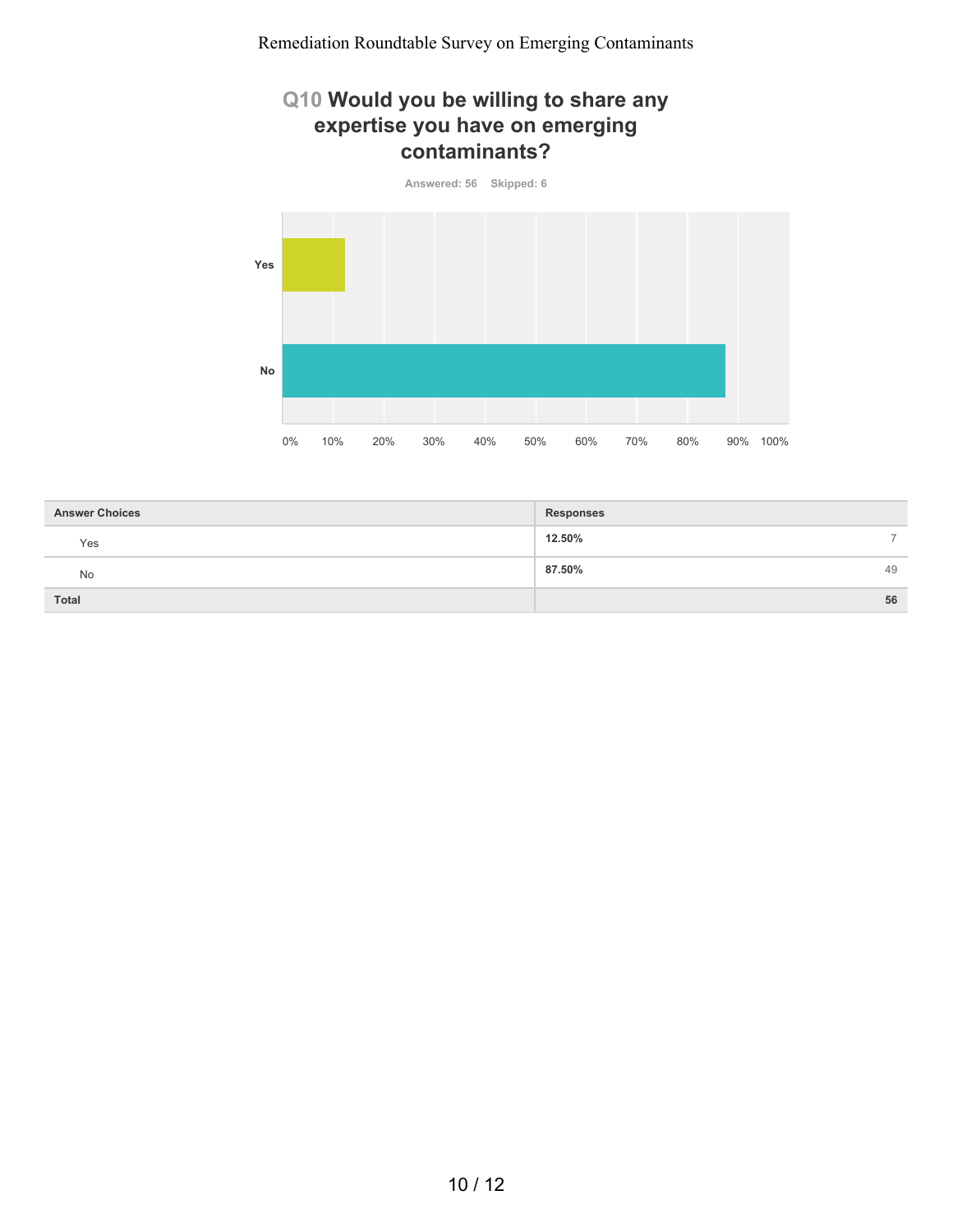## **Q11 What types of additional information or guidance would be beneficial for the work that you do?**

**Answered: 13 Skipped: 49**